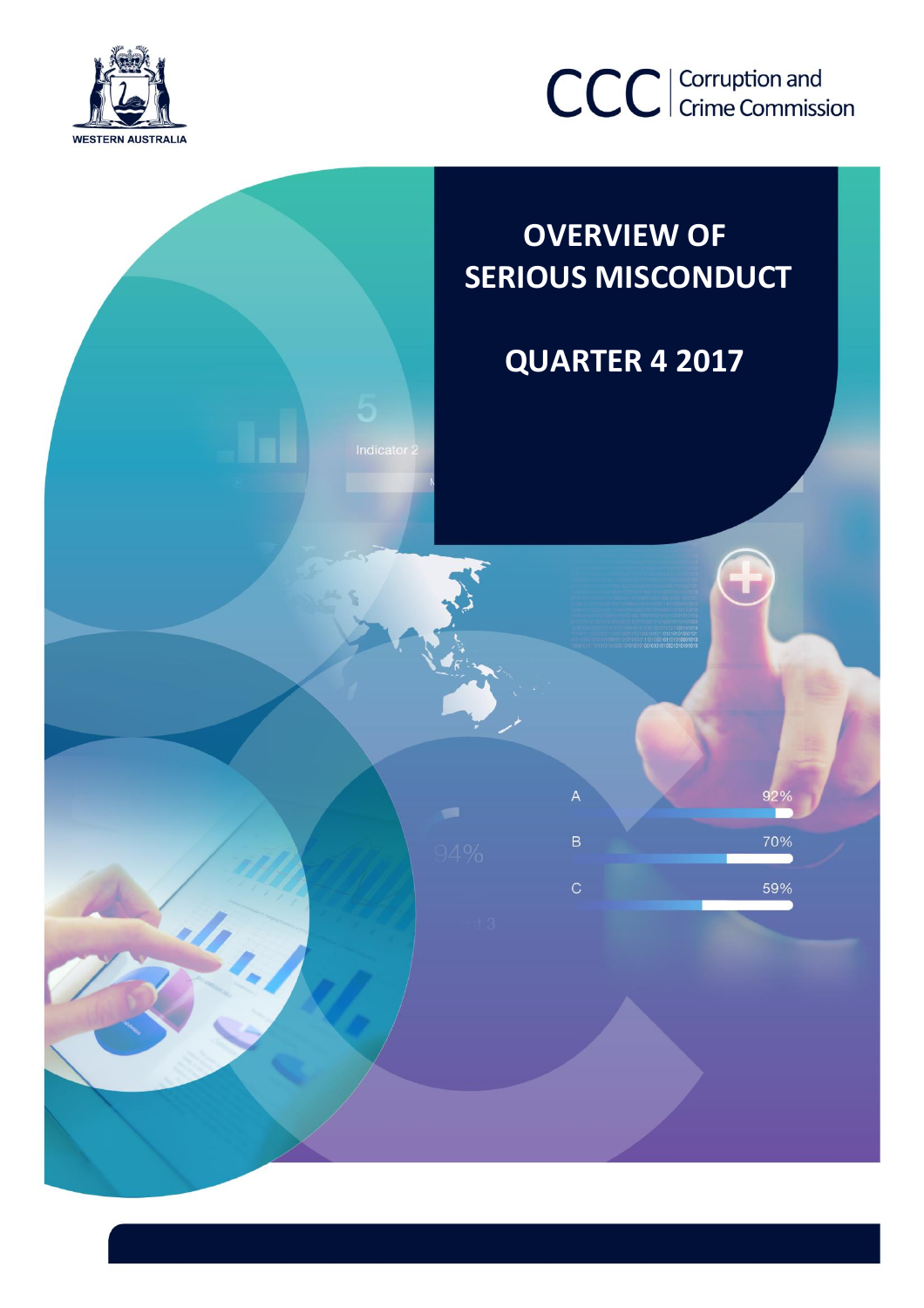

# **QUARTER 4 2016/2017 AT A GLANCE**

## **WA POLICE FORCE**

## **Allegation Categories**

www.ccc.wa.gov.au



*Data contained in this report may differ slightly to that contained in the Corruption and Crime Commission 2016/2017 Annual Report as a result of restrictions in data holdings access.*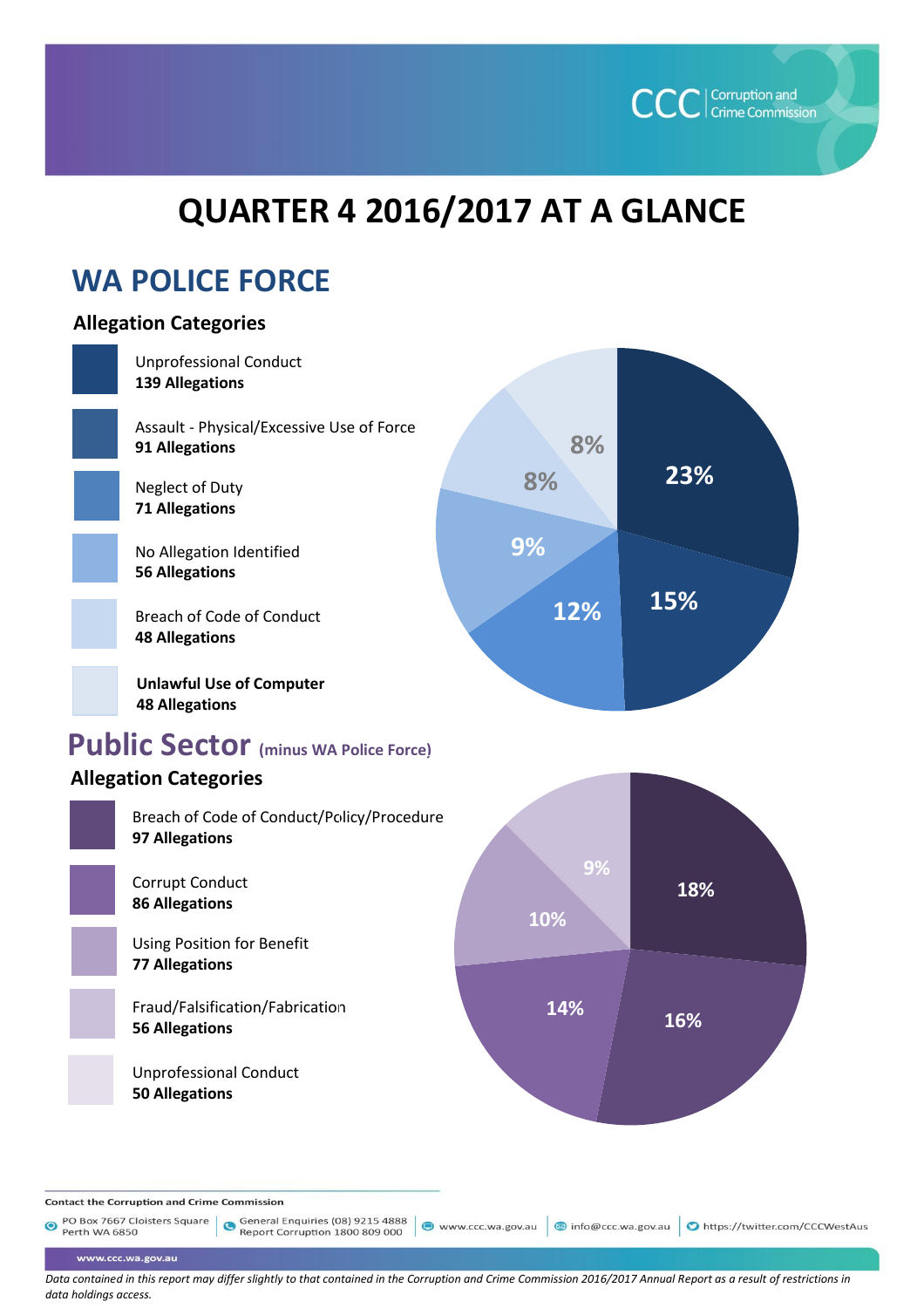

|                                       | Q3 2016/2017 | Q4 2016/2017 |
|---------------------------------------|--------------|--------------|
| <b>NUMBER OF ALLEGATIONS RECEIVED</b> | 1.231        | 1.216        |

#### **Key Points**

- The number of allegations received by the Commission this quarter remained consistent with the previous quarter.
- This quarter saw an increase in the number of allegations identified from reports to the Commission from members of the public. The percentage of allegations identified from s.25 notifications increased from 30% in Q3 to 44% in Q4 the largest percentage recorded since 2013. The increase in s.25 notifications to the Commission primarily related to WA Police Force and Local Government cities, towns and shires.
- Local Government related allegations observed the largest increase compared to the previous quarter, this is attributed to greater public awareness of misconduct in this sector.

### **Challenges and Opportunities**

 On 1 July 2017 Machinery of Government (MOG) changes occurred affecting a number of public sector agencies in Western Australia. The Commission is cognisant that agencies will evolve through a period of incremental change involving business processes and policies, legislative implications, new infrastructure (including technology), and changed lines of accountability or skill requirements. The Commission is committed to building capacity with agencies in recognising existing and emerging risks and to continue meeting their reporting obligations under the *Corruption & Crime Misconduct Act 2003.* 

#### **Graphical Analysis**

#### **Table 1: Public Sector Allegations**

| <b>Allegation Category</b>                 | 2015/2016 | 2016/2017 |
|--------------------------------------------|-----------|-----------|
| Western Australia Police Force             | 2,284     | 2,637     |
| Independent agencies and other authorities | 532       | 769       |
| <b>Local Government</b>                    | 325       | 550       |
| Department of Health                       | 305       | 348       |
| Department of Corrective Services          | 247       | 338       |
| Department of Education                    | 289       | 232       |
| Not in jurisdiction                        | 42        | 65        |
| <b>Total</b>                               | 4,024     | 4,939     |

**Contact the Corruption and Crime Commission** 

PO Box 7667 Cloisters Square General Enquiries (08) 9215 4888<br>Perth WA 6850  $\bullet$ 

● www.ccc.wa.gov.au | ◎ info@ccc.wa.gov.au | ● https://twitter.com/CCCWestAus

www.ccc.wa.gov.au

*Data contained in this report may differ slightly to that contained in the Corruption and Crime Commission 2016/2017 Annual Report as a result of restrictions in data holdings access.*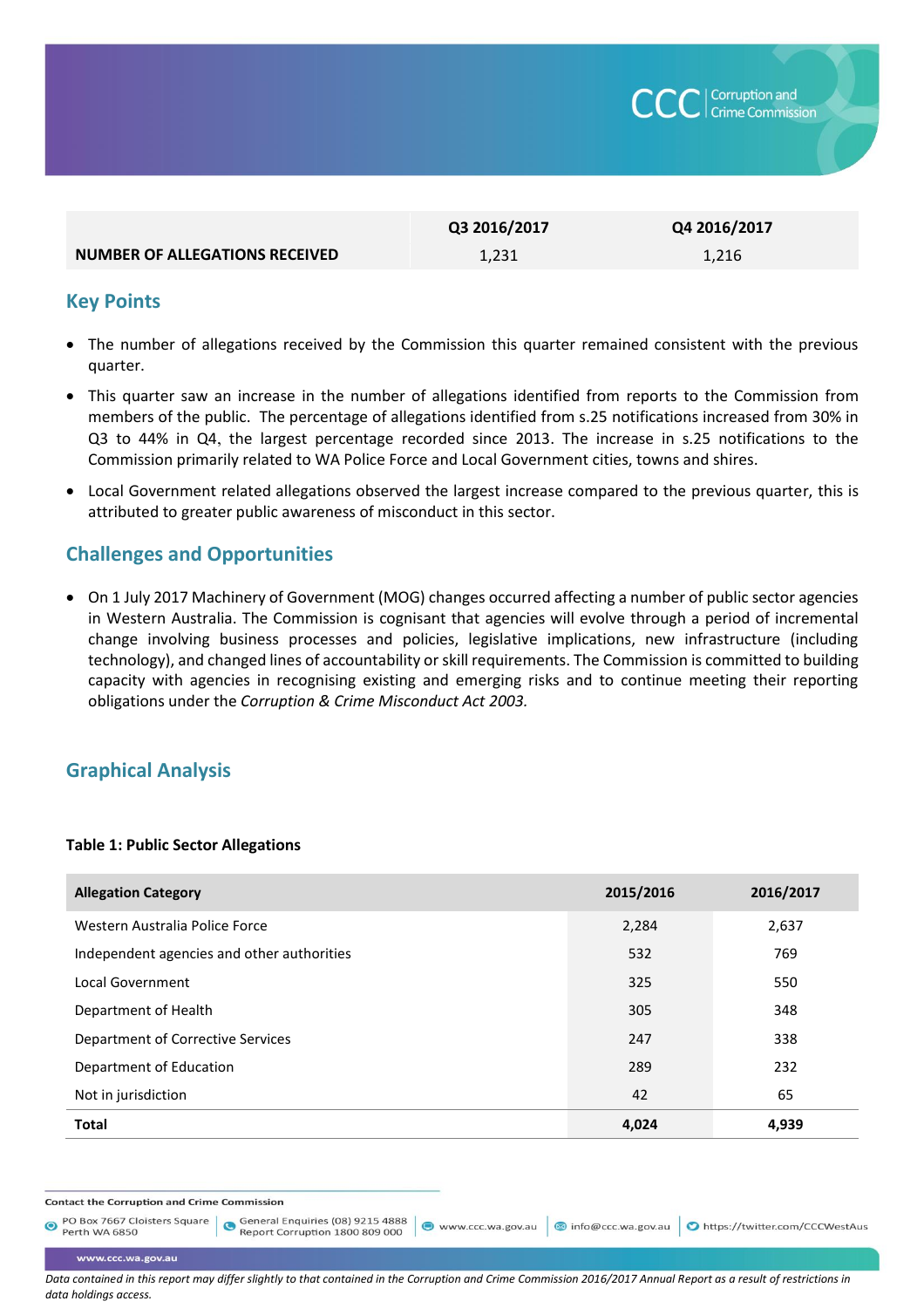

#### **Table 2: Allegation Source**

|                                                                                                   |              | Q1 2016/2017 |      | Q2 2016/2017 |      | Q3 2016/2017   |      | Q4 2016/2017 |      |
|---------------------------------------------------------------------------------------------------|--------------|--------------|------|--------------|------|----------------|------|--------------|------|
| <b>Section Reported Under</b>                                                                     |              | No.          | %    | No.          | %    | No.            | %    | No.          | %    |
| Notifications of alleged serious<br>misconduct from notifying authorities<br>(public authorities) | s.28         | 824          | 74%  | 1,038        | 75%  | 801            | 65%  | 626          | 51%  |
| Reports of alleged serious misconduct<br>from individuals (the public)                            | s.25         | 216          | 19%  | 263          | 19%  | 375            | 30%  | 534          | 44%  |
| <b>Public Sector Commission</b>                                                                   | s.45<br>M(d) | 33           | 3%   | 61           | 4%   | 41             | 3%   | 50           | 4%   |
| Notifications of reviewable police action<br>(Western Australia Police Force)                     | s.21A        | 31           | 3%   | 11           | 1%   | $\overline{2}$ | 0%   | 5            | 0%   |
| Commission's own propositions of alleged<br>serious misconduct                                    | s.26         | 6            | 1%   | 1            | 0%   | 12             | 1%   | $\mathbf{1}$ | 0%   |
| Allegations initiated                                                                             | s.22         | 0            | 0%   | 8            | 1%   | 0              | 0%   | 0            | 0%   |
| <b>Total</b>                                                                                      |              | 1,110        | 100% | 1,382        | 100% | 1,231          | 100% | 1,216        | 100% |

#### **Table 3: Top Six Western Australia Police Force Allegation Categories**

| <b>Allegation Category</b>                      | Q1 2016/2017 |     | Q2 2016/2017 |     | Q3 2016/2017 |     | Q4 2016/2017 |     |
|-------------------------------------------------|--------------|-----|--------------|-----|--------------|-----|--------------|-----|
|                                                 | No.          | %   | No.          | %   | No.          | %   | No.          | %   |
| Unprofessional Conduct                          | 81           | 14% | 92           | 11% | 116          | 19% | 139          | 23% |
| Assault - Physical/Excessive Use of Force       | 74           | 13% | 51           | 6%  | 73           | 12% | 91           | 15% |
| Neglect of Duty                                 | 86           | 15% | 65           | 8%  | 65           | 10% | 71           | 12% |
| No Allegation Identified                        | 11           | 2%  | 14           | 2%  | 21           | 3%  | 56           | 9%  |
| Unlawful Use of Computer (s440A Criminal Code)  | 96           | 17% | 427          | 52% | 34           | 5%  | 48           | 8%  |
| Breach of Code of Conduct / Policy / Procedures | 75           | 13% | 53           | 6%  | 136          | 22% | 48           | 8%  |
| <b>Total</b>                                    | 423          | 74% | 702          | 85% | 445          | 71% | 453          | 75% |

**Contact the Corruption and Crime Commission** 

PO Box 7667 Cloisters Square General Enquiries (08) 9215 4888<br>Perth WA 6850

www.ccc.wa.gov.au

*Data contained in this report may differ slightly to that contained in the Corruption and Crime Commission 2016/2017 Annual Report as a result of restrictions in data holdings access.* 

● www.ccc.wa.gov.au | © info@ccc.wa.gov.au | ● https://twitter.com/CCCWestAus